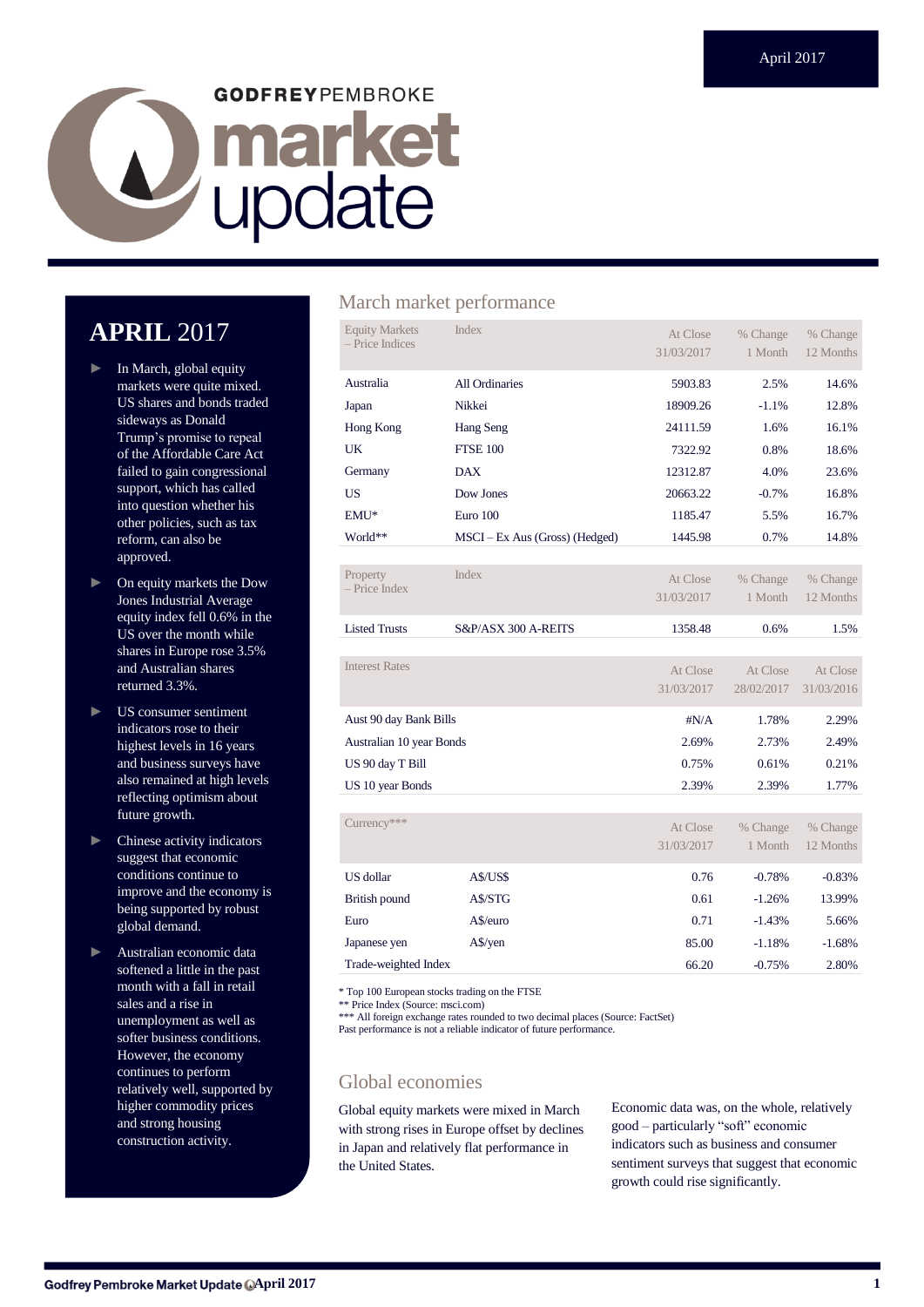

## **US**

In the US, the Federal Reserve increased the Fed Funds Target range from 0.50 -0.75% to 0.75 - 1.00% per annum, as expected, and subsequent speeches from Federal Reserve Open Markets committee members suggested that two to three more rate rises are likely in 2017.

The February reading of consumer confidence from the US Conference Board rose to its highest level since December 2000, and the jobs plentiful sub-index saw the largest monthly rise in 43 years. The widely-watched non-farm payrolls report for February showed that the number of people employed rose by 235,000 jobs, which was higher than market estimates for an increase of 200,000 jobs. This pushed down the unemployment rate to 4.7% in February, from 4.8% in January, and average hourly earnings climbed 2.8% year-on-year, which was stronger than the 2.5% growth recorded in January.

## Europe

In the Eurozone, the aggregate manufacturing PMI increased to 56.2 in March, up from 55.4 in February, and the highest reading since April 2011. In Germany, the IFO business climate index rose to 112.3 in March (from 111.0 in February), the highest level in six years and back towards pre-financial crisis highs.

In the United Kingdom, headline inflation increased 0.7% in February, lifting annual inflation to 2.3% year-on-year, which is the highest inflation rate since September 2013. The core rate of inflation (which removes more volatile items such as fuel prices) increased to 2.0% year-on-year, from 1.6% previously, and well above market expectations of 1.7%.

## China

China's official manufacturing PMI rose to 51.8 in March from 51.6 in February, higher than economist expectations, and the highest level in five years, suggesting that the world's second largest economy is gathering momentum. China's industrial production and fixed asset investment also grew faster than expected in February, helped by strong factory activity as well robust infrastructure and property investment.

## Asia region

In Japan, real household spending fell 3.8% year-on-year in February, showing Japanese consumers are reluctant to spend. This is despite the unemployment rate falling from 3.0% in January to 2.8% in February. However, a survey of Japan's larger manufacturers by the Bank of Japan showed that confidence rose to the highest level in 18 months in March. Meanwhile Japan's core rate of inflation fell from +0.1% to -0.1% year-on-year meaning that it is unlikely that inflation will reach the Bank of Japan's 1% per annum target in the near future.

## Australia

In Australia, employment fell by 6,400 jobs in February which was below expectations and the unemployment rate increased to 5.9% from 5.7%. The total number of hours worked slumped 1.2% over the month suggesting that there is some excess capacity in the labour market which is holding down wages growth. The February NAB business survey reported a drop in business conditions after a short-lived spike in the previous month to post-financial crisis highs. However, both business conditions and business confidence remain at above their long-term average levels.

As expected, the Reserve Bank of Australia kept interest rates on hold at its April meeting and in recent months RBA speakers have been talking about concerns that low interest rates are rapidly pushing up house prices and mortgage debt, which could create financial instability should interest rates subsequently rise. In late March, Australia's banking regulator, APRA, added additional macro-prudential rules to slow bank lending to property investors.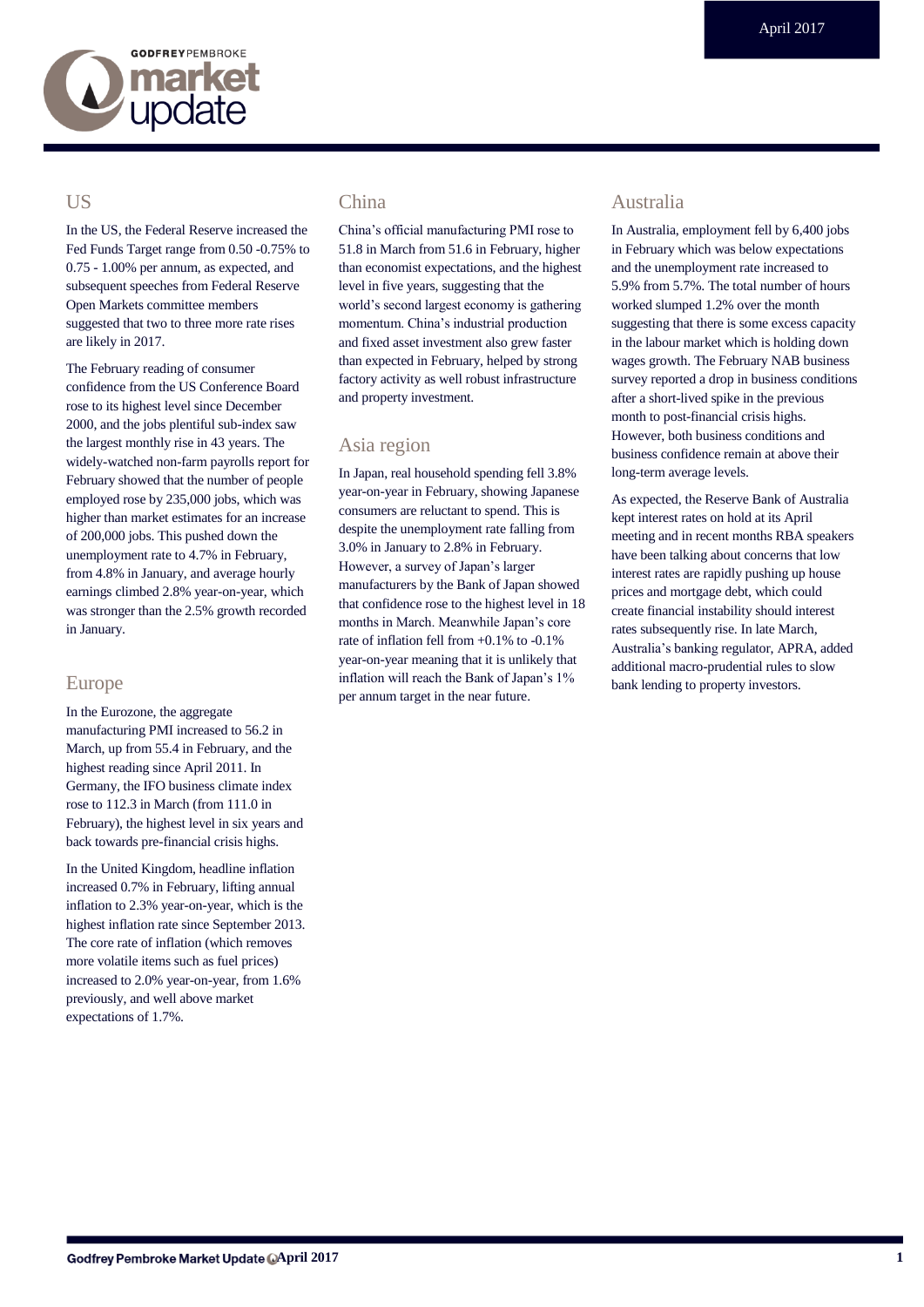

## **EQUITY** MARKETS

- ► China's Shanghai Composite Index lost 0.6 in March.
- ► Emerging market shares rose 2.0% in local currency terms.
- ► The German DAX Index gained 4.0 %.
- ► The broader Euro 100 index returned 5.5%.
- ► The Japanese Nikkei Index lost 0.4%.
- ► The US Standard & Poor's 500 Index was up only 0.1% in March.
- ► Australia's S&P/ASX All Ordinaries Index rose 2.5%.

## Australian equities

|            | Index/Benchmark (% pa)        |        | 1 Year 3 Years 5 Years 7 Years |        |       |
|------------|-------------------------------|--------|--------------------------------|--------|-------|
| Australian | $S&P/ASX$ 300 Acc.            | 20.24% | 7.51%                          | 10.83% | 7.20% |
|            | $S\&P/ASX 50$ Acc.            | 21.12% | 6.73%                          | 11.38% | 7.45% |
|            | S&P/ASX Small Ordinaries Acc. | 13.67% | 6.44%                          | 2.28%  | 2.16% |

The S&P/ASX 200 Accumulation Index returned 3.3% in March with every sector higher over the month. Utilities, healthcare and consumer staples stocks posted the largest gains while property, telecommunications and materials were the weakest sectors but still managed to post small gains in March. Smaller companies underperformed larger companies with a gain of 2.6%, including dividends.

| Sector                        | 1 Month | 3 Months | 1 Year    |
|-------------------------------|---------|----------|-----------|
| Energy                        | 4.3%    | 2.8%     | 19.0%     |
| Materials                     | 0.2%    | 1.6%     | 38.7%     |
| Industrial                    | 4.3%    | 3.1%     | 8.3%      |
| <b>Consumer Discretionary</b> | 4.7%    | 1.7%     | 11.8%     |
| <b>Consumer Staples</b>       | 5.5%    | 10.6%    | 17.6%     |
| <b>Health Care</b>            | 5.6%    | 14.7%    | 19.2%     |
| Financials (ex Property)      | 3.9%    | 6.0%     | 26.0%     |
| Info Tech                     | 3.6%    | 1.1%     | 10.0%     |
| <b>Telcos</b>                 | 0.3%    | $-4.5%$  | $-10.9\%$ |
| <b>Utilities</b>              | 6.3%    | 10.7%    | 28.8%     |
| Property                      | 0.7%    | $-0.1\%$ | 6.3%      |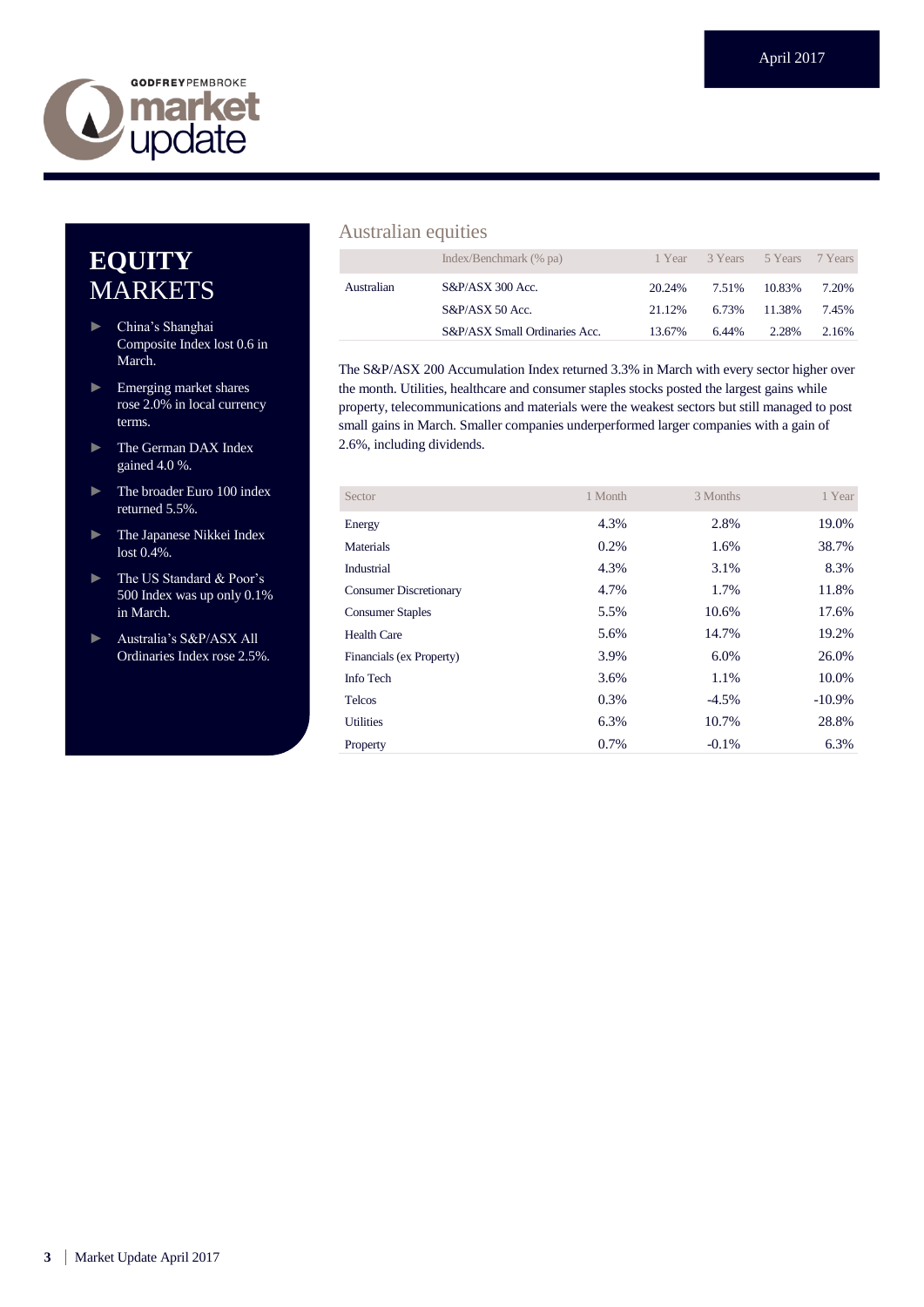

## **BIG MOVERS** THIS MONTH

#### **Going up**

- ⇑ Utilities 6.3%
- ⇑ Healthcare 5.6%
- ⇑ Consumer Staples 5.5%

#### **Going down**

⇓ None

## Global Equities

|          | Index/Benchmark (% pa)                         | 1 Year | 3 Years  | 5 Years | 7 Years |
|----------|------------------------------------------------|--------|----------|---------|---------|
| Global   | MSCI World Ex Aus (Gross) in AUD               | 16.24% | 13.41%   | 17.11%  | 12.33%  |
|          | MSCI World Ex Aus (Gross) in Local<br>Currency | 17.77% | 9.11%    | 12.21%  | 10.40%  |
|          | MSCI World Small Cap (\$A)                     | 19.36% | 13.00%   | 18.07%  | 13.85%  |
| Emerging | <b>MSCI</b> Emerging Mkts Free                 | 15.49% | $6.00\%$ | 5.45%   | 5.20%   |
|          | MSCI AC Far East Free (ex Japan)               | 17.16% | 6.03%    | 5.83%   | 0.06%   |

Developed share markets gained 1.0% in March in local currency terms. After several months of strong gains, the US S&P 500 index traded sideways over the month with a gain of just 0.1%, while shares in Europe were, on average, 3.5% higher and Japanese shares lost 1.1%. Globally, Information Technology and Consumer Discretionary were the two best-performing sectors, while the Financial and Energy sectors were the worst performing sectors, although they still managed to eke out small gains for the month.

## Property

|        | Index/Benchmark (% pa)                    | 1 Year 3 Years 5 Years 7 Years |  |
|--------|-------------------------------------------|--------------------------------|--|
|        | Australian S&P/ASX 300 A-REIT Acc         | 6.31% 16.76% 16.87% 12.79%     |  |
| Global | FTSE EPRA/NAREIT Dv ex AUS TR Hdg<br>AUD. | 4.71% 10.19% 12.13% 12.17%     |  |

The S&P/ASX 300 A-REIT Accumulation Index (which includes distributions) gained 0.7% in March as yield-sensitive sectors recovered ground after recent weakness. Over the past year, property securities have returned 6.3%, down from the double digit annual returns seen several months ago.

A-REITs have outperformed currency-hedged Global REITs over one, three, five and seven years.